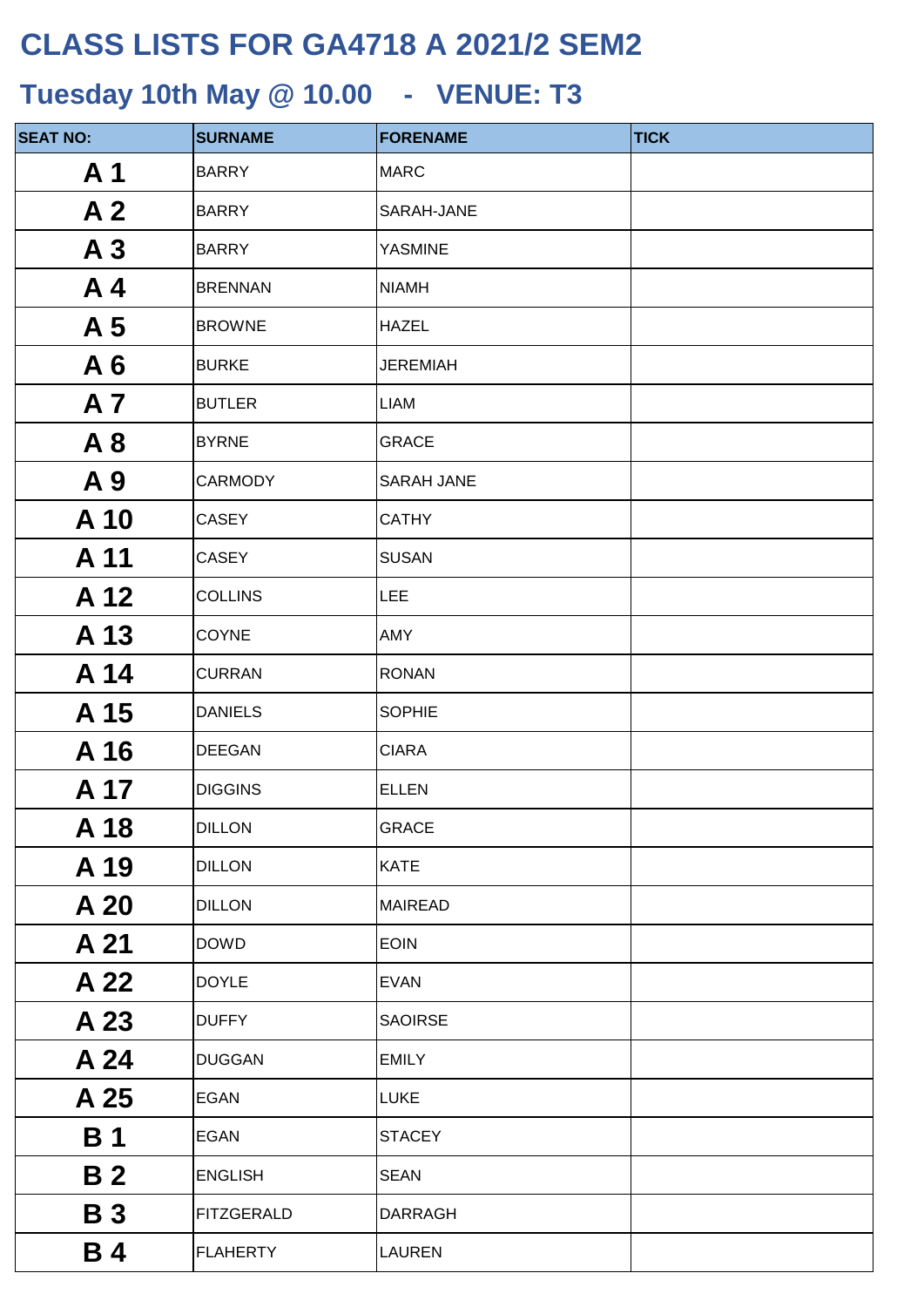| <b>SEAT NO:</b>       | <b>SURNAME</b>        | <b>FORENAME</b>   | <b>TICK</b> |
|-----------------------|-----------------------|-------------------|-------------|
| <b>B</b> 5            | <b>FREEMAN</b>        | <b>ALANNA</b>     |             |
| <b>B6</b>             | <b>GALVIN</b>         | <b>RONAN</b>      |             |
| <b>B</b> 7            | <b>GILLANE</b>        | <b>JASON</b>      |             |
| <b>B</b> 8            | <b>GRACE</b>          | <b>DYLAN</b>      |             |
| <b>B</b> <sub>9</sub> | <b>GREANEY</b>        | <b>CORI</b>       |             |
| <b>B</b> 10           | <b>GUINA</b>          | <b>SARAH</b>      |             |
| <b>B</b> 11           | <b>HANNAN</b>         | <b>KATIE</b>      |             |
| <b>B</b> 12           | <b>HARDING</b>        | <b>ELIZABETH</b>  |             |
| <b>B</b> 13           | <b>HAYES</b>          | <b>EMILY</b>      |             |
| <b>B</b> 14           | <b>HEFFERNAN</b>      | <b>MARK</b>       |             |
| <b>B</b> 15           | <b>HEGARTY</b>        | <b>EOIN</b>       |             |
| <b>B</b> 16           | <b>HICKEY</b>         | <b>KATIE</b>      |             |
| B 17                  | <b>HOBAN</b>          | <b>LORRAINE</b>   |             |
| <b>B</b> 18           | <b>HOURIGAN</b>       | <b>KATHRYN</b>    |             |
| <b>B</b> 19           | <b>HUNTER</b>         | <b>EIMEAR</b>     |             |
| <b>B</b> 20           | <b>JUSTICE</b>        | <b>CLAIRE</b>     |             |
| <b>B</b> 21           | <b>KAVANAGH</b>       | <b>MATTHEW</b>    |             |
| <b>B</b> 22           | <b>KEANE</b>          | <b>MARTINA</b>    |             |
| <b>B</b> 23           | <b>KELLY</b>          | <b>CONOR</b>      |             |
| <b>B</b> 24           | <b>KENNY FLAHERTY</b> | <b>ALANNA</b>     |             |
| C <sub>1</sub>        | <b>KINSELLA</b>       | <b>EMILY</b>      |             |
| C <sub>2</sub>        | <b>KUREK</b>          | <b>ALEKSANDRA</b> |             |
| C <sub>3</sub>        | LANGAN                | <b>PAULA</b>      |             |
| C <sub>4</sub>        | LEAHY                 | <b>CALVIN</b>     |             |
| C <sub>5</sub>        | <b>LINNANE</b>        | <b>AIDAN</b>      |             |
| C <sub>6</sub>        | <b>LOGUE HALLINAN</b> | <b>ELLEN</b>      |             |
| C <sub>7</sub>        | <b>LOGUE HALLINAN</b> | <b>ROSE</b>       |             |
| C <sub>8</sub>        | <b>MAHON</b>          | <b>NIAMH</b>      |             |
| C <sub>9</sub>        | <b>MANNION</b>        | <b>KEEVA</b>      |             |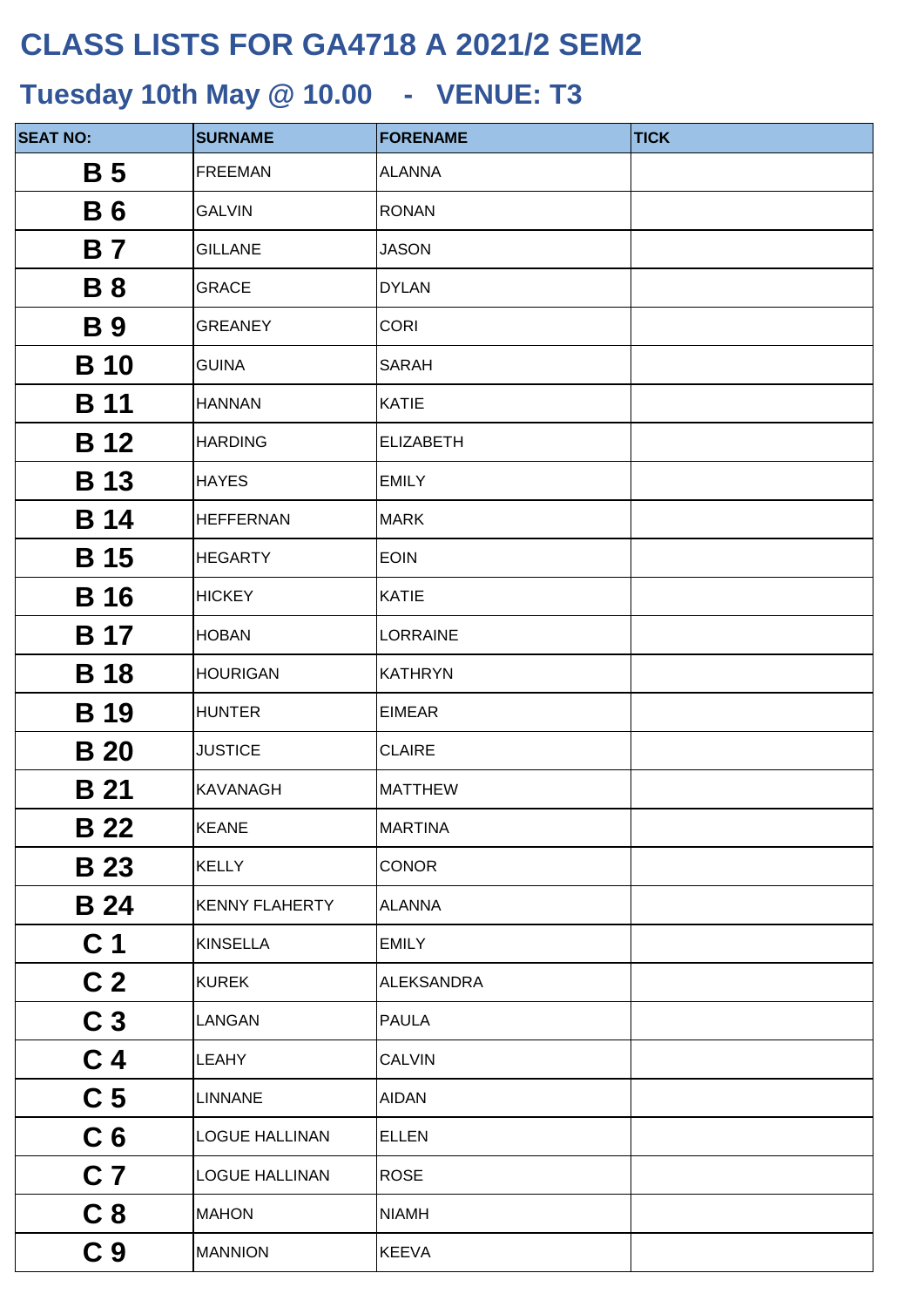| <b>SEAT NO:</b> | <b>SURNAME</b>     | <b>FORENAME</b>    | <b>TICK</b> |
|-----------------|--------------------|--------------------|-------------|
| C <sub>10</sub> | <b>MC CAULEY</b>   | <b>SHAUNA</b>      |             |
| C <sub>11</sub> | <b>MC GHEE</b>     | <b>MEGAN</b>       |             |
| C <sub>12</sub> | <b>MC KEOGH</b>    | <b>LISA</b>        |             |
| C <sub>13</sub> | <b>MC LOUGHLIN</b> | <b>MOIRA</b>       |             |
| C <sub>14</sub> | <b>MC NAMARA</b>   | <b>CLAIRE</b>      |             |
| C <sub>15</sub> | <b>MEAGHER</b>     | <b>JAMES</b>       |             |
| C <sub>16</sub> | <b>MESCALL</b>     | <b>DAVID</b>       |             |
| C <sub>17</sub> | <b>MORAN</b>       | <b>CHLOE</b>       |             |
| C <sub>18</sub> | <b>MOYLAN</b>      | <b>BARRY</b>       |             |
| C <sub>19</sub> | NI CHEALLAIGH      | <b>SADHBH</b>      |             |
| C <sub>20</sub> | NI DHOMHNAILL      | <b>HOLLY</b>       |             |
| C <sub>21</sub> | <b>NOLAN</b>       | <b>COLIN</b>       |             |
| C <sub>22</sub> | <b>NOONAN</b>      | <b>BRIAN</b>       |             |
| C <sub>23</sub> | <b>O'BRIEN</b>     | <b>COURTNEY</b>    |             |
| C <sub>24</sub> | O'CONNELL          | <b>ORNAIT</b>      |             |
| C <sub>25</sub> | O'CONNOR           | <b>JADE LOUISE</b> |             |
| D 1             | <b>O'DONNELL</b>   | <b>KATE</b>        |             |
| D <sub>2</sub>  | O'DONNELL          | <b>SAOIRSE</b>     |             |
| D <sub>3</sub>  | O'FARRELL MOLLO    | <b>CHEYANNE</b>    |             |
| D4              | O'HALLORAN         | <b>NIAMH</b>       |             |
| D <sub>5</sub>  | <b>O'KEEFFE</b>    | <b>AISLING</b>     |             |
| D <sub>6</sub>  | O'MAHONEY          | <b>GRACE</b>       |             |
| D 7             | <b>O'MALLEY</b>    | <b>EIMEAR</b>      |             |
| D <sub>8</sub>  | <b>O'NEILL</b>     | <b>GRAINNE</b>     |             |
| D 9             | <b>O'NEILL</b>     | SAM                |             |
| D 10            | <b>O'REILLY</b>    | <b>SINEAD</b>      |             |
| D 11            | <b>O'ROURKE</b>    | <b>CIARA</b>       |             |
| D 12            | O'SULLIVAN         | <b>LORRAINE</b>    |             |
| D 13            | <b>PALMER</b>      | <b>KEEVAH</b>      |             |